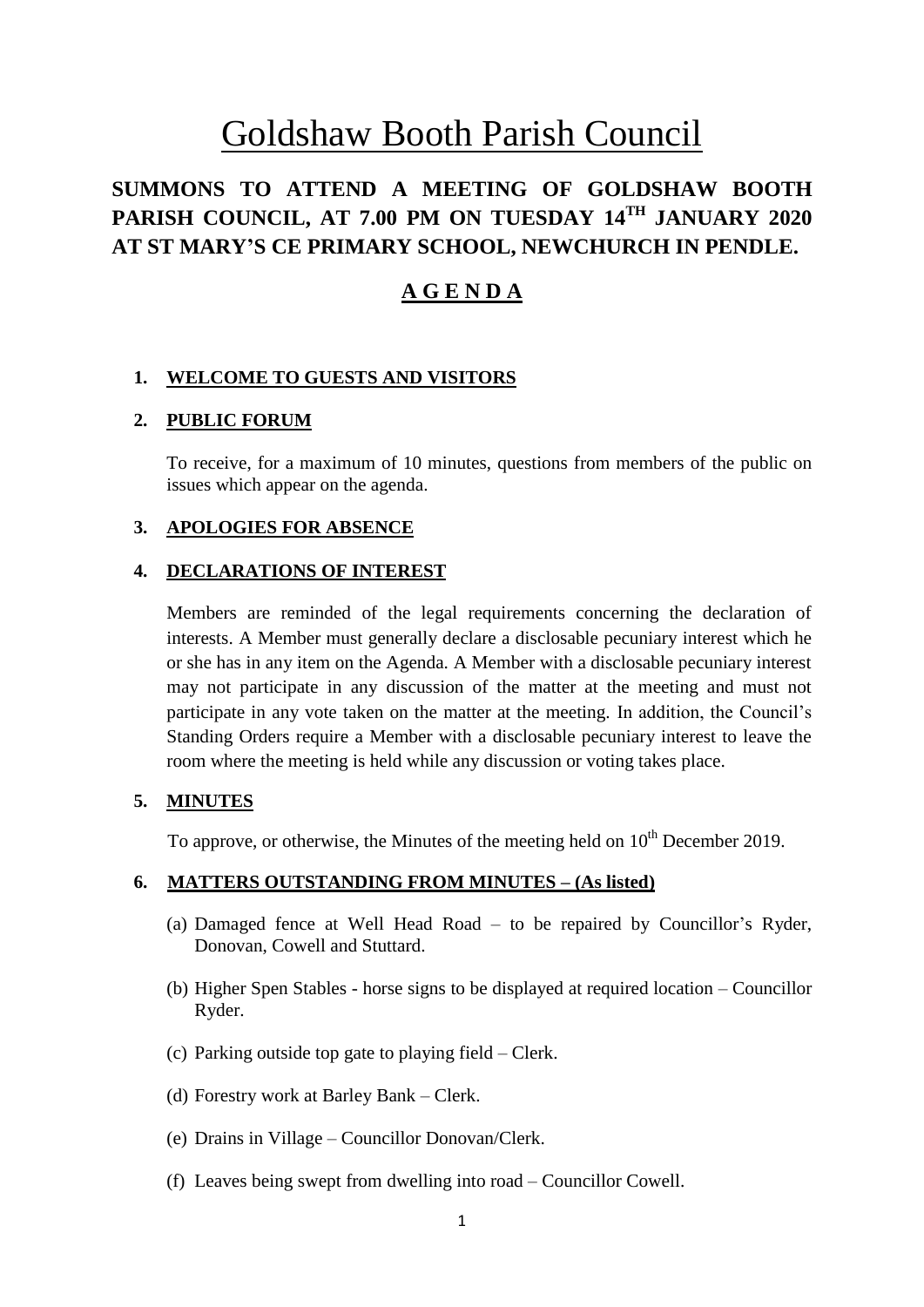(g) Replacement litter bin at Sabden Fold – Clerk.

#### **7. REPORTS FROM CHAIRMAN AND PARISH COUNCILLORS**

To receive reports from the above.

#### **8. 106 MONIES**

This regular monthly item is intended for members to identify and formulate a list of projects for consideration in respect of future expenditure relating to the Section106 monies. Quotations are still being sought for the following: refurbishment of the Play areas - Councillor Donovan, Wooden Pavilion – Councillors Donovan and Ryder and Heritage style lampposts - Councillor Cowell.

#### **9. DEFIBRILLATORS FOR SPENBROOK AND SABDEN FOLD**

Councillor Donovan will update members on any further quotations he had received. The Clerk has submitted a bid to Barrowford and Western Parishes for two machines.

#### **10. WEBSITE UPDATE**

Councillor Cronshaw will continue discussions in connection with the proposed update to the website.

#### **11. PLANNING APPLICATION**

Members are asked to discuss the application below and provide their observations/objections. Full details can be found on the planning portal at Pendle Borough Council website.

#### **APPLICATION: 19/0843/HHO (Details sent by Email)**

**PROPOSAL** Full: Erection of a detached garden building and oil storage tank enclosure in the rear garden.

**LOCATION:** 16 Osborne Terrace Newchurch in Pendle, Lancashire.

**APPLICANT** Ms Lorna Milligan

#### **12. DEVELOPMENT OF SPENBROOK MILL**

Members are asked to discuss any progress in connection with the new development. Councillor Donovan will update members on his meeting with the site manager.

# **13. CCTV**

Councillor Ryder will provide an update and give details of any further quotations received.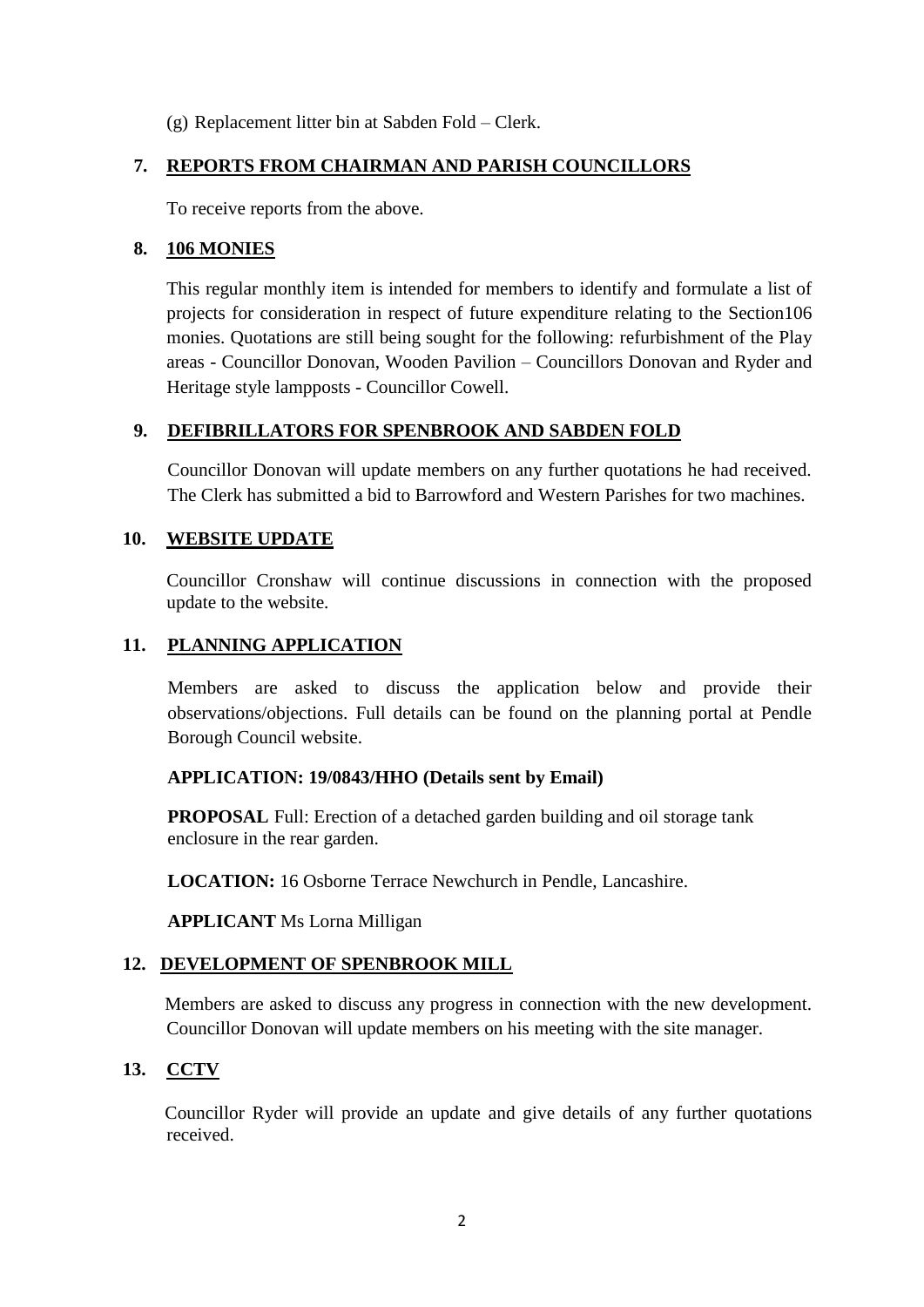#### **14. SIT ON MOWER**

 Councillor Ryder will update members on any progress in identifying a suitable machine. Councillor Donovan will update members on his discussions with the Planning Department relating to the shipping container. The Clerk will advise on the additional cost on the insurance policy.

#### **15. PARISH MAINTENANCE**

This regular monthly item is intended to identify any maintenance/jobs in the village which require attention. Members are asked to discuss and agree which jobs are to be undertaken during the month. Councillor Ryder will update members on the new gardener.

# **16. FINANCIAL TRANSACTIONS**

The financial transactions for December 2019/January 2020 are listed for approval. Any items for payment received after the publication of the agenda will be presented at the meeting.

#### **EXPENDITURE**

| <b>AMOUNT</b> | <b>PAYEE</b>       |
|---------------|--------------------|
|               |                    |
| 58.26 DD      | <b>Water Plus</b>  |
| 42.89 DD      | <b>British Gas</b> |
|               |                    |
| 101.15        |                    |

#### **SUMMARY**

| Balance B/F 01.04.19 | 4515.43  |
|----------------------|----------|
| Receipts to 31.12.19 | 48504.24 |
| Payments to 31.12.19 | 6653.75  |
| <b>BALANCE</b>       | 46365.92 |

The income and expenditure book to date is attached, together with the quarterly comparisons.

# **17. DRAFT BUDGET**

Members are asked to discuss and approve the finalised budget.

#### **18. REPORTS FROM BOROUGH AND COUNTY COUNCILLORS**

To receive reports from the above.